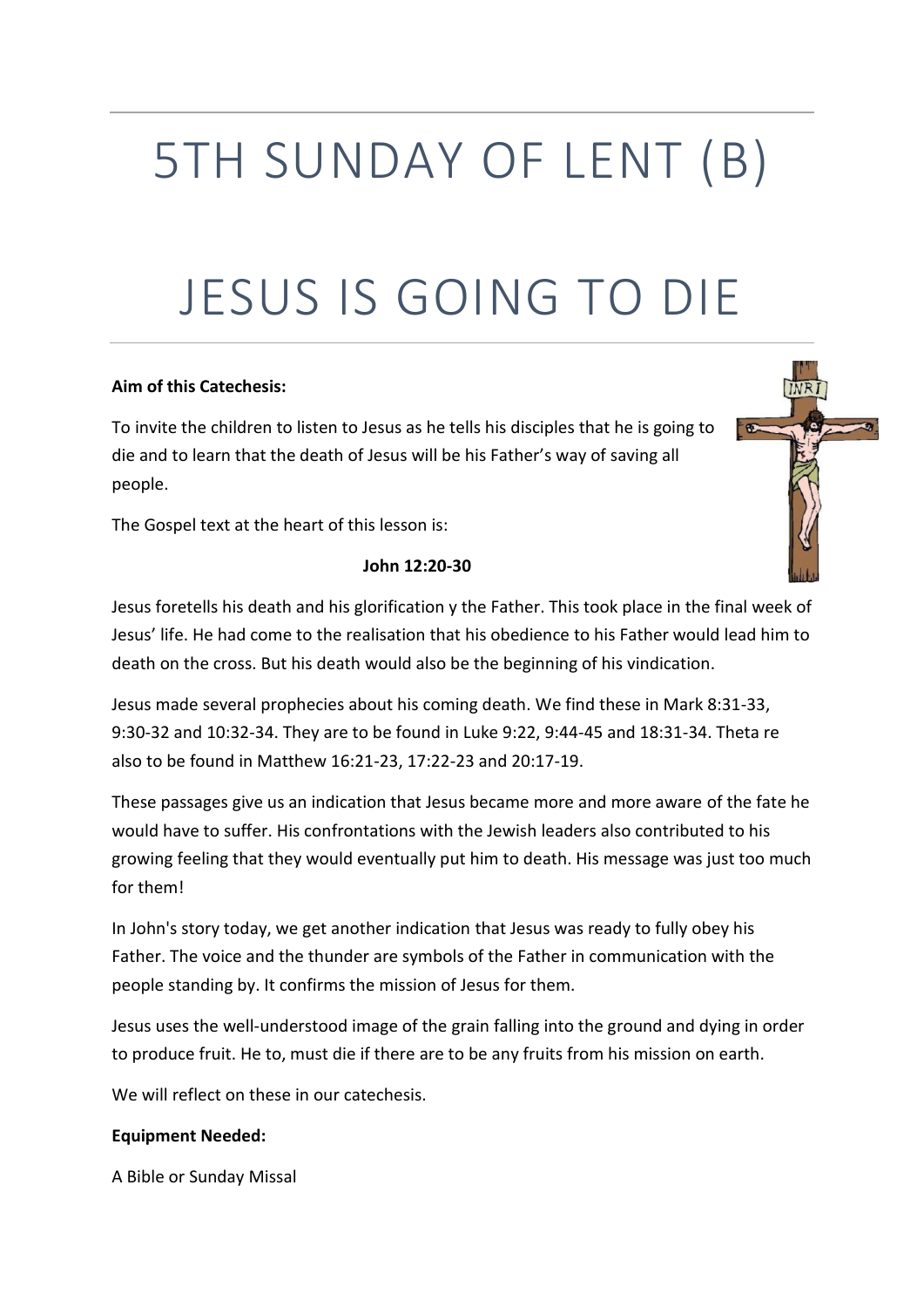Candle & Matches Crucifix or a picture of Christ crucified. Thin strips of cardboard (1 cm. wide) Cut these out beforehand. Some small buttons (for the heads) Glue A4 size paper or cardboard. Flash Cards (See each Step in the Lesson) Worksheet: *"Prayer to Christ on the Cross "*

# LESSON PLAN

Begin the Lesson with a prayer.

Explain to the children:

- Today is the 5th Sunday of Lent.
- We will listen to Jesus as he foretells his coming death on the cross.

Step 1: I am going to die!

Read or tell the following story:

*Joe was a hard-working man. One day he took ill. He went to the doctor. The doctor did some tests on him and the results of the tests were bad news for Joe. The doctor had to tell him: Joe, you have cancer, you have only two more months to live!"*

Now ask the children:

- How do you think Joe felt?
- How would you feel if you were Joe?

Allow the children time to give their answers.

Step 2: Our Gospel Text John 12:20-30

Its special meaning for us as Christians

Tell the children:

- Jesus began to realise that he would one day suffer and die for what he was teaching.
- He was constantly being opposed by the Jewish Leaders.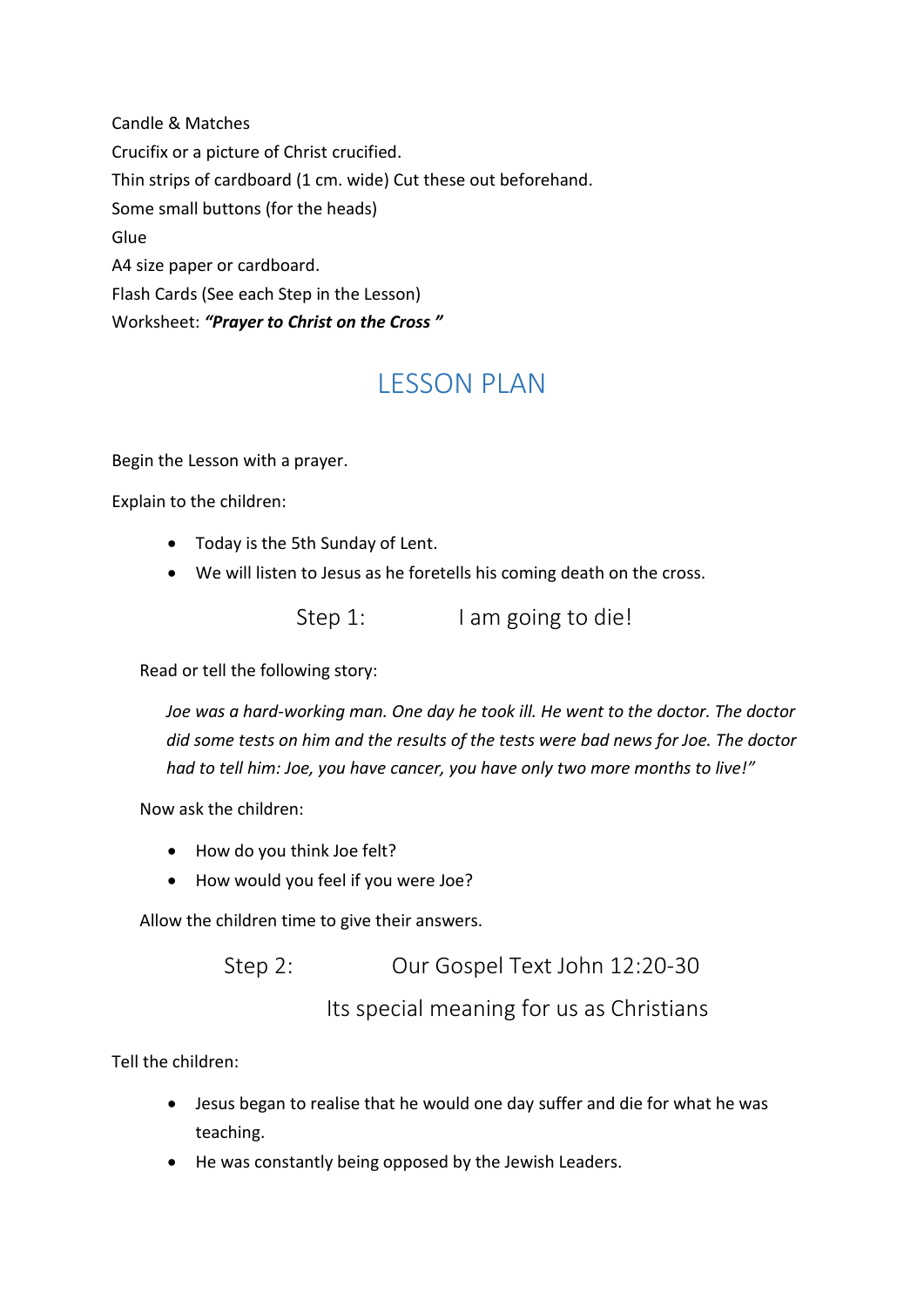- It was becoming clear that they wanted to get rid of him.
- But Jesus was also becoming aware that his death would be a sign to all that his Father would glorify him.
- Let us listen to the way in which Jesus tells his disciples about his coming death.

Light the candle beside the Bible. Place the crucifix or the picture of the crucifixion nearby. Encourage the children to be respectful as they listen to the Gospel. Read the Gospel text to them.

*Among those who went up to worship at the festival were some Greeks. These approached Philip, who came from Bethsaida in Galilee, and put this request to him, 'Sir, we should like to see Jesus.' Philip went to tell Andrew, and Andrew and Philip together went to tell Jesus. Jesus replied to them: 'Now the hour has come for the Son of Man to be glorified. I tell you, most solemnly, unless a wheat grain falls on the ground and dies, it remains only a single grain; but if it dies, it yields a rich harvest. Anyone who loves his life loses it; anyone who hates his life in this world will keep it for the eternal life. If a man serves me, he must follow me, wherever I am, my servant will be there too. If anyone serves me, my Father will honour him. Now my soul is troubled. What shall I say: Father, save me from this hour? But it was for this very reason that I have come to this hour. Father, glorify your name!'*

*A voice came from heaven, 'I have glorified it, and I will glorify it again.' People standing by, who heard this, said it was a clap of thunder; others said, 'It was an angel speaking to him.' Jesus answered, 'It was not for my sake that this voice came, but for yours.*

*'Now sentence is being passed on this world;*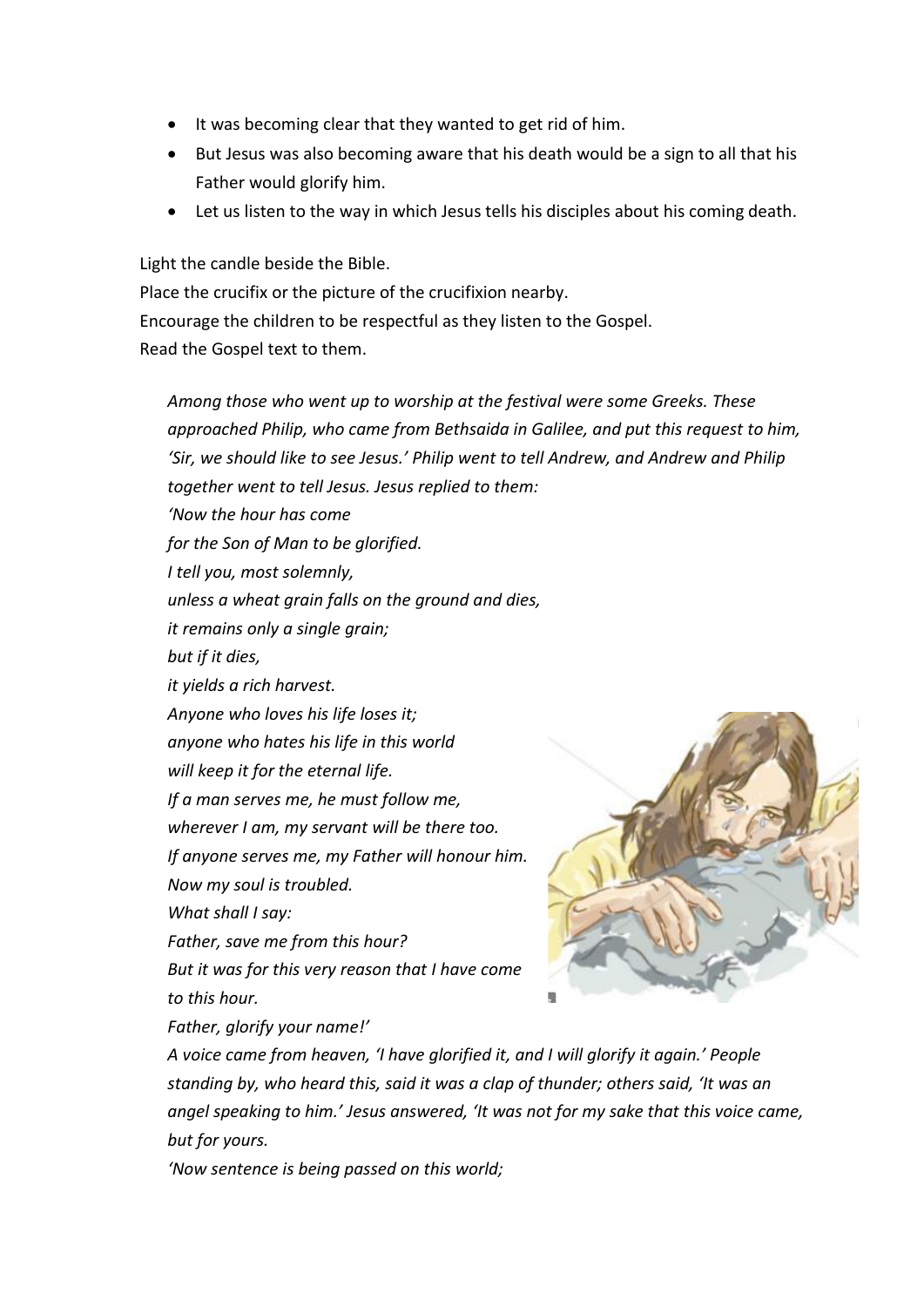*now the prince of this world is to be overthrown. And when I am lifted up from the earth, I shall draw all men to myself.' By these words he indicated the kind of death he would die.*

If necessary read the Gospel text again.

You can also ask some of the children to read the text out loud for the others. Now ask the children:

- How do you think Jesus felt as he prophesied that he was going to die?
- Why did Jesus have to die?
- What did Jesus say about the grain of wheat?

Allow the children to give their answers freely.

Now tell the children:

- Like the grain of wheat, Jesus had to die so that his Father could raise him up and glorify him.
- This would make people realise that his message was true.
- This would lead them to follow him and believe in the message of the Good News.



### Practice:

Invite the children to make some of the Stations of the Cross:

Suggested Stations: Jesus falling (3,7,9) or carrying his Cross (2,5).

Allow the children time to complete their work.

## Link to Sunday Mass:

Tell the children:

- In all our churches, we find a Crucifix hanging over the Altar. This is to remind us that Jesus every time we celebrate Holy Mass we are remembering what Jesus did for us. He died to save us.
- When we come into the church we genuflect to the tabernacle and we bow to



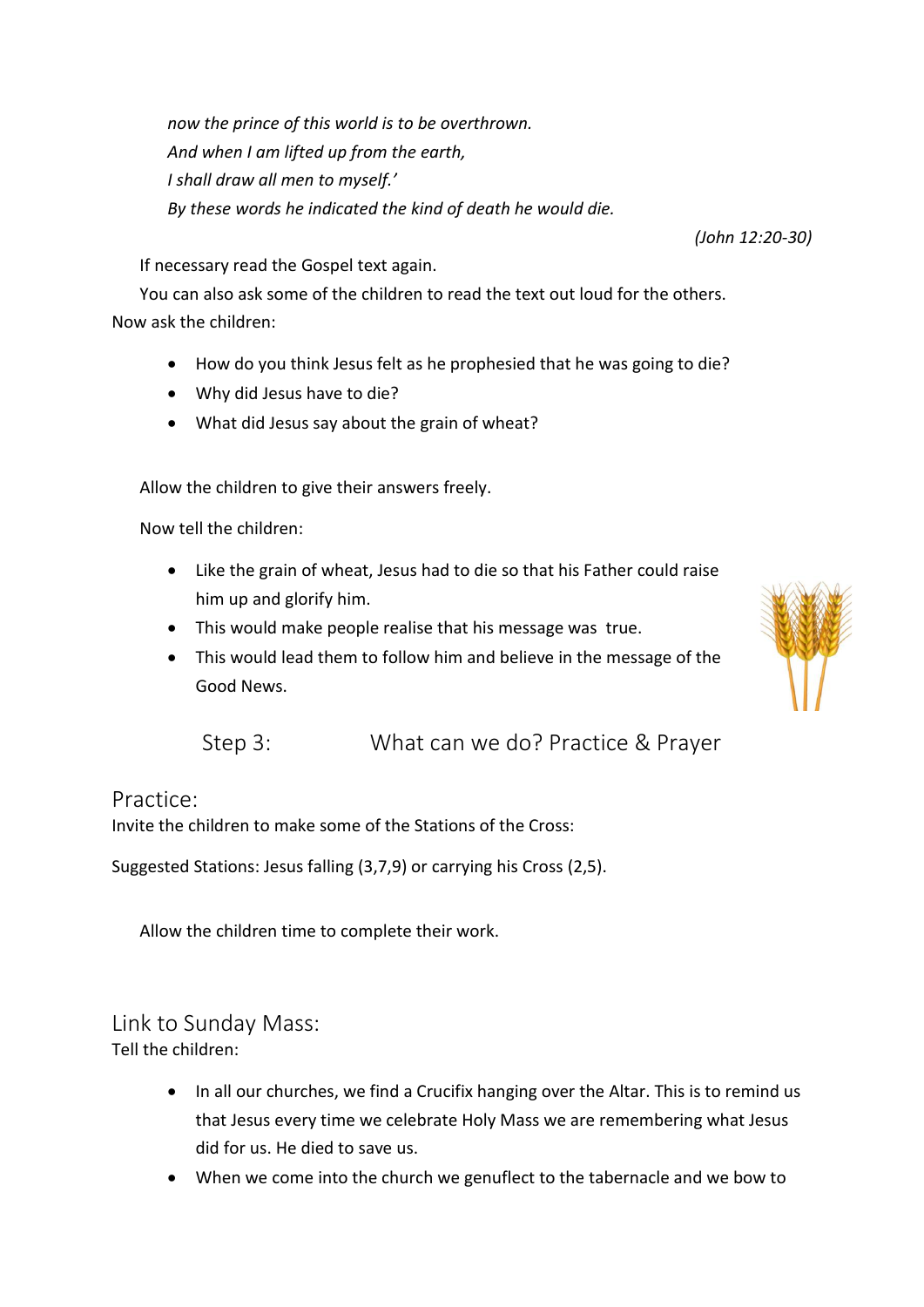the Cross.

#### Memory Bytes:

Invite the children to read the following in their workbooks:

- The sufferings that Jesus endured in order to save us were:
- His agony in the Garden of Gethsemane
- When he was scourged by then Rona soldiers
- When he was crowned with thorns,
- When he had to carry the cross through the streets of Jerusalem
- When he was nailed to the cross
- When he died on the cross.

Now encourage them to learn this off by heart.

### Prayer:

Conclude the lesson by inviting the children to pray together the: *"Prayer to Jesus on the Cross"* It is in their workbooks.